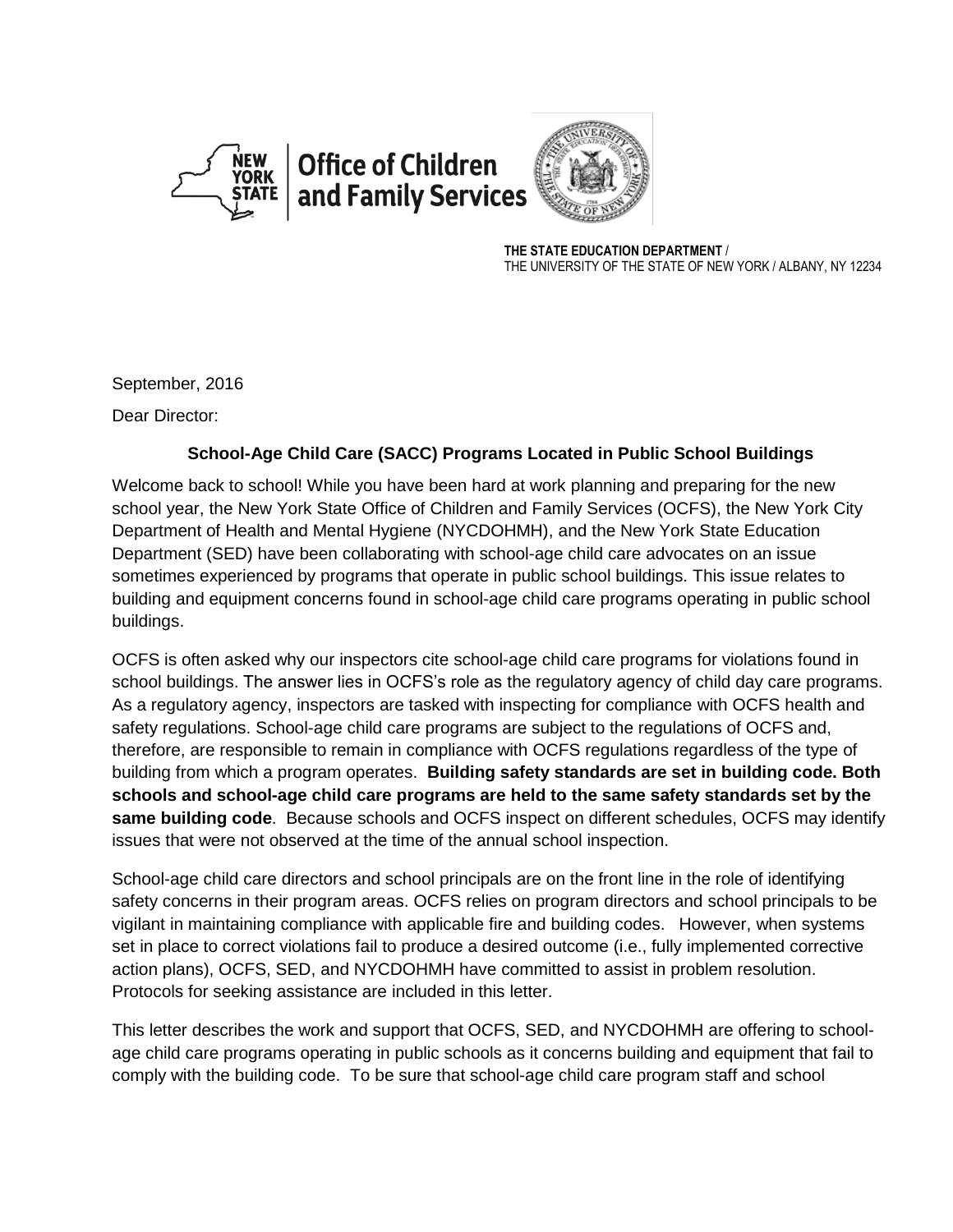administrators are fully informed, SED is sending this letter to school district principals and administrators who are co-located with school-age child care programs.

### **Checklist**

OCFS recently streamlined the school-age child care director's monthly fire and safety checklist (**OCFS-6035)** to make it easier to use. Form OCFS-6035 may be used by directors to document required monthly inspections of the premises and to observe possible fire or safety hazards. OCFS has revised this form to help clarify the inspection focus and added a field that indicates that certain equipment or system inspections are performed by a third party. This checklist can be shared with your public school principal to initiate communication when building deficiencies are noted. The form can be found at the following URL: [http://ocfs.ny.gov/main/documents/docsChildCare.asp.](http://ocfs.ny.gov/main/documents/docsChildCare.asp)

# **Protocol to Contest a Violation**

OCFS is aware that programs may sometimes disagree with the findings from a regulatory oversight visit. If an inspection has been performed at your program and you question or disagree with the licensor's/registrar's findings, you may follow the protocol described below:

- 1. Discuss the violation with your licensor or registrar. This can be done when you meet with the licensor/registrar at the conclusion of the inspection (during the exit interview), or with a followup call to the licensor/registrar at their office. Licensors and registrars are required to conduct exit interviews with the director or his/her designee.
- 2. If, after discussing the issue with the licensor/registrar, you want further examination of the violation, the licensor's/registrar's supervisor and/or the regional office manager/borough manager may be contacted. A listing of regional offices and the NYC borough offices can be found at:<http://ocfs.ny.gov/main/childcare/regionaloffices.asp> . Contact numbers are always printed on the program's registration and on all letters issued following inspections.
- 3. Most issues are resolved at the regional/borough office level. However, there may be circumstances in which you want to discuss the issue further. The next step would be to contact the OCFS Division of Child Care Services Home Office at (518) 474-9454 (upstate and Long Island programs) or the OCFS New York City Regional Office at (212) 383-1415 to ask for assistance in reviewing the matter. At this level, an OCFS representative may contact and discuss the issue with an SED code official to assist with resolution.

## **Website Disclaimer**

To be clear, school-age child care programs are, and will remain, the registered entity responsible for the program's health and safety during program hours. However, recognizing that program directors and school principals work together on physical plant issues, for school-age child care programs located in public schools, OCFS will add a message to the OCFS website and to the posting of inspection history that informs the parents and others of the joint obligation of the school-age child care program and the school to address building safety.

This message will read as follows: *"This program is located in a public school and, therefore, the program may not be responsible for correcting the violation."*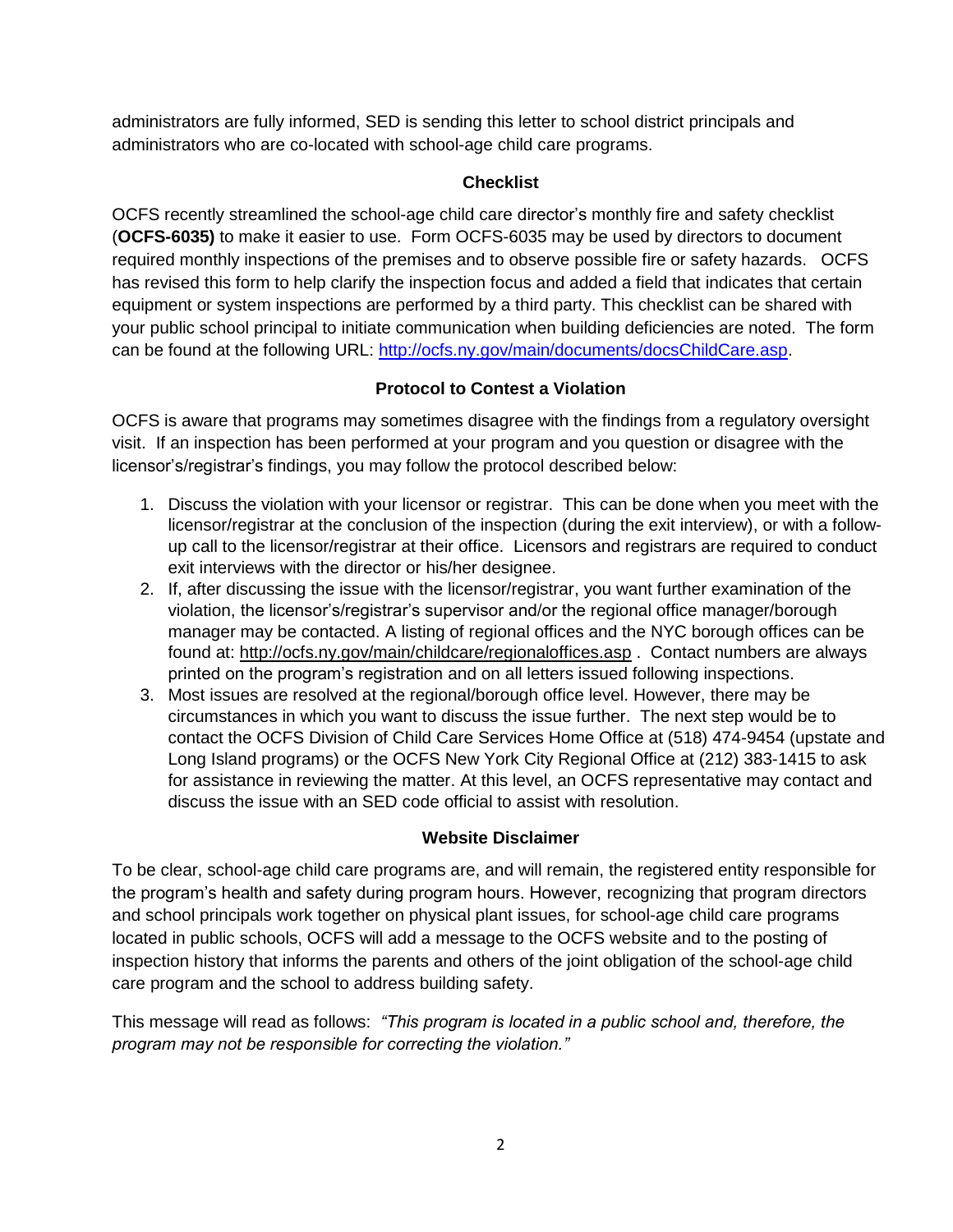#### **How to Inform the School That a Violation Has Been Identified**

Directors of school-age child care programs who may feel they lack leverage with school administrators in taking corrective action are encouraged to focus on the common ground they share in their commitment to keeping children safe. This common goal is key in building working relationships with each other to the benefit of the children they each serve.

It is important for the program director and the school principal to develop and maintain a good working relationship. Initiating and maintaining an open and ongoing dialogue with school officials creates the path by which to resolve fire and building code issues when they occur.

Additional suggestions:

- Engage in ongoing communication that is planned and recognized as important.
- Construct procedures for how best to communicate with each other.
- Initiate problem-solving for any issues that affect the school-age child care program.
- Be proactive: complete the required monthly inspection of your program space and identify possible fire or safety hazards.
- Discuss your findings with the school administrator.

### **Uncorrected Violations**

OCFS, SED, and NYCDOHMH have developed a protocol to address building and equipment violations that remain uncorrected despite the diligence of program directors and school administrators. This model includes a number of progressive steps:

- 1. The school-age child care program director will notify the OCFS licensor/registrar of the uncorrected violation(s) and report to the licensor/registrar the actions taken to resolve the safety concerns.
- 2. The licensor/registrar will report this information to his/her supervisor/manager.
- 3. If the safety concern is one that cannot be resolved at the regional/borough office level, the manager or designee will inform OCFS Home Office or NYCDOHMH Home Office, as appropriate.
- 4. OCFS Home Office will contact SED to seek resolution. NYCDOHMH will work with NYC Department of Education to seek resolution.
- 5. Resolution will be shared with the school administrator and the school-age child care program director.

## **Town Hall Meetings**

OCFS will be scheduling and hosting town hall meetings to discuss the issues and information offered in this letter and to begin the dialogue between all interested parties. The invitees will include: BOCES district superintendents, school superintendents, OCFS regional office and home office staff, directors of school-age child care programs operating in public schools, other school administrators, and advocates. The town hall meeting dates, times and places will be announced soon and information will be posted to the OCFS Child Care Home Page at: [http://ocfs.ny.gov/main/childcare/default.asp.](http://ocfs.ny.gov/main/childcare/default.asp)